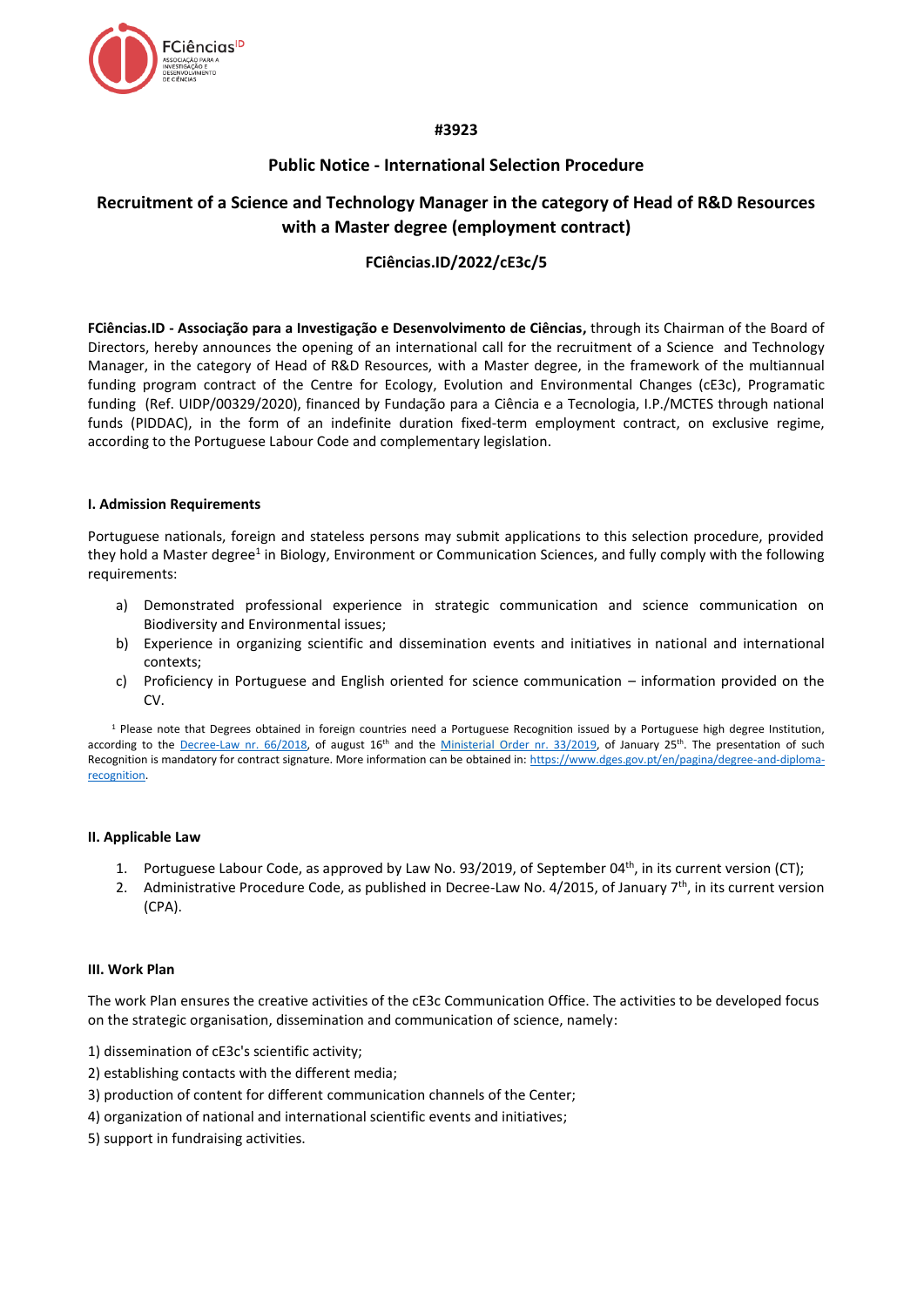

### **IV. Composition of the Jury**

The members of the jury are:

- President Cristina Maria Filipe Máguas Silva Hanson;
- 1st Member of the jury Rui Miguel Borges Sampaio e Rebelo;
- 2nd Member of the jury Tiago Capela Lourenco:
- 1st Alternate Member of the jury Maria Gabriela Rodrigues;
- 2nd Alternate Member of the jury Margarida Maria Demony de Carneiro Pacheco de Matos.

#### **V. Place of work**

The work will be hosted by cE3c - Center for Ecology, Evolution and Environmental Changes, and will be carried out at its facilities at the Faculty of Sciences of the University of Lisbon, C2 Building, Floor 5, Campo Grande, Lisbon, Portugal, and occasionally at the Field Station of the Center, in Grândola, and occasionally in other regions of Portugal and abroad in representation of cE3c.

#### **VI. Contract Duration**

The full-time indefinite duration fixed-term employment contract is expected to start on July 2022 and will last until the Work Plan referred to in section III is completed. It will have an expected duration until 31/12/2023 and will not exceed the limits set out in the CT, including an initial experimental trial period of 30 days.

#### **VII. Monthly Allowance**

The gross monthly salary corresponds to 1.424,38 Euros, on exclusive regime, plus holiday and Christmas allowances, as well as food allowance in the amount and conditions set out for workers with a legal employment relationship under the Labour Code.

### **VIII. Evaluation of applications**

- 1. Failure to comply with the Admission Requirements implies the non-admission of candidates in absolute merit.
- 2. The final classification of candidates is given on a scale of 0 to 100%.
- 3. Based on the assessment of the candidates' curricular background, each member of the jury presents a justified proposal for admission (final classification equal to or greater than 75%) or exclusion (final classification below 75%) for each candidate, according to the evaluation criteria referred to in paragraph 4.
- 4. Evaluation of the relative merit of candidates, will rely on the following criteria:
	- a) *Curriculum Vitae* 40%;
	- b) Demonstration of proven experience in strategic communication and dissemination of science in the field of Biodiversity and Environment - 20%;
	- c) Demonstration of experience with science communication for different audiences and/ or press offices - 20%;
	- d) Demonstration of experience in the organization of scientific and dissemination events and initiatives in a national and international context - 20%;
	- e) Interview, if deemed necessary by the jury 10%.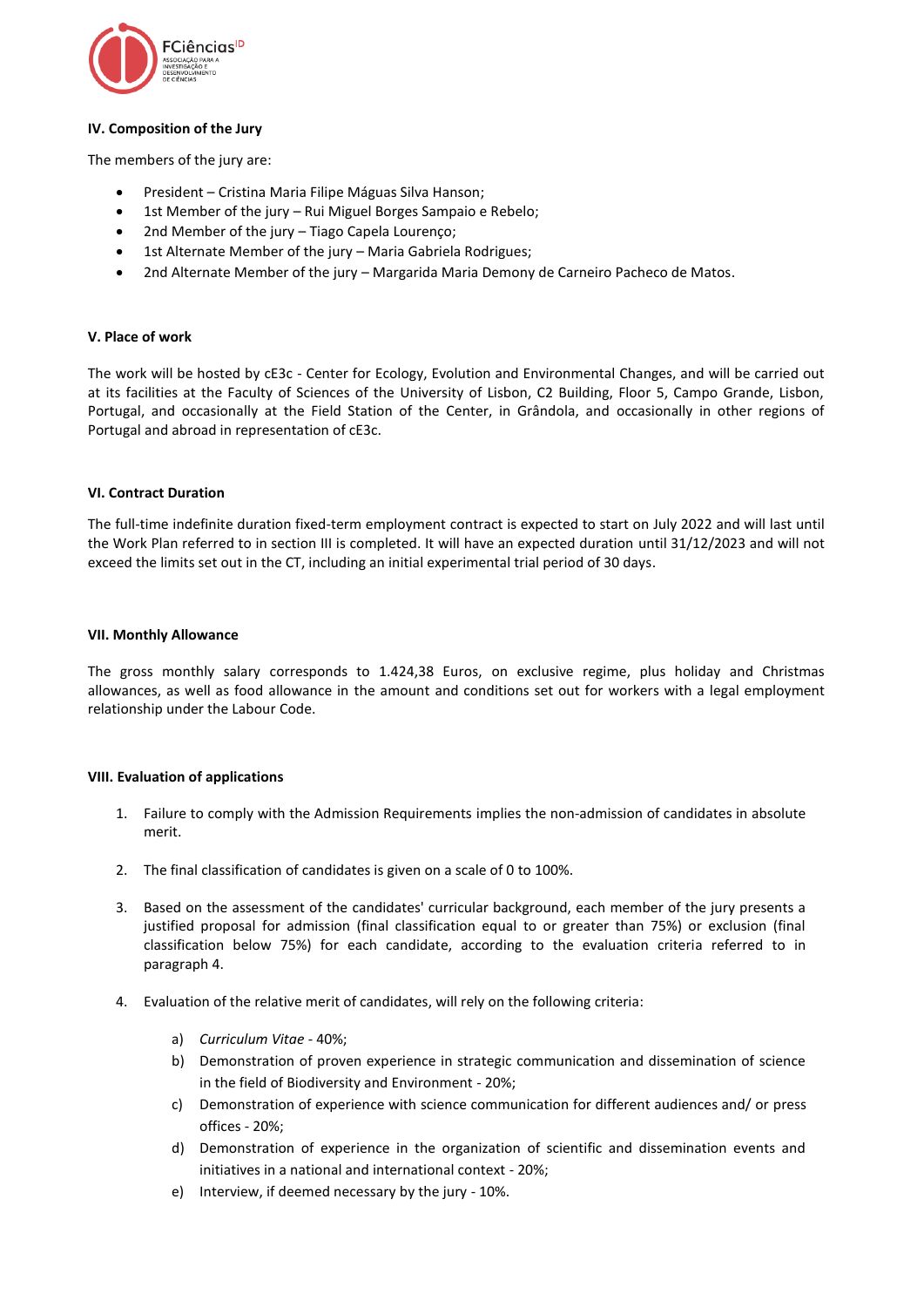

- 5. The jury may decide to interview the three best ranked candidates, in criteria a) to d) of paragraph 4), for clarifications and improved explanations of curricular elements. If there is an interview, the sum of the classification obtained in the evaluation criteria a) to d) will correspond to 90% of the final classification and the interview will correspond to 10%.
- 6. The jury shall deliberate by means of a roll-call vote based on the evaluation criteria.
- 7. Minutes of the jury meetings are drawn up, summarizing all relevant elements considered by jury members, as well as their individual votes and justifications.
- 8. After completion of the evaluation process, the jury will draw up a ranking of successful candidates with their classifications.
- 9. Hiring will be decided by the Chairman of the Board of Directors of FCiências.ID, based on the final jury recommendation.
- 10. The evaluation results will be published on the website of the FCiências.ID [\(http://www.fciencias-id.pt/](http://www.fciencias-id.pt/) "Concursos" tab). The candidates will be individually notified of the evaluation results by e-mail sent to the address indicated in the "Personal Data" section of the submitted form.
- 11. With the notification referred to in paragraph 10, the hearing phase of interested parties referred to in Article 121 et seq. of the CPA will begin, and last for ten working days.
- 12. The possible pronouncement of the candidate in a prior hearing must be addressed to the President of the jury and submitted in writing to [concursos@fciencias-id.pt.](mailto:concursos@fciencias-id.pt) The President of the jury will convene a jury's meeting to produce the final decision, within thirty working days.
- 13. Within five working days of the final jury decision, the Chairman of the Board of Directors of FCiências.ID will approve it and the candidates will be notified.
- 14. The communication between FCiências.ID [\(concursos@fciencias-id.pt\)](mailto:concursos@fciencias-id.pt) and the candidates will be electronic and will comply with the following rules:
	- a) At the time of electronic submission of any document namely in the case of paragraph no 12 the candidates must generate proof of "sent message".
	- b) FCiências.ID will send an email message acknowledging documents received to the email address used by the candidates, within two working days.
	- c) In case of absence of a confirmation receipt by FCiências.ID showing the possibility of technical problems that should neither be the responsibility of the candidate nor FCiências.ID the candidates should contact FCiências.ID, with the proof referred to in point (a), to ensure delivery and proper receipt of the documents concerned.

### **IX. Compliance with public policies**

- 1. FCiências.ID actively promotes a policy of non-discrimination and equal access, so that no candidate can be privileged, benefited, disadvantaged or deprived of any right or exempt from any duty due to, inter alia, ancestry, age, sex, sexual orientation, marital status, family status, economic situation, education, social origin or condition, genetic heritage, reduced working capacity, disability, chronic illness, nationality, ethnic origin or race, territory of origin, language, religion, political or ideological beliefs and trade union membership.
- 2. Under the terms of D.L. No. 29/2001, of February 3, a disabled candidate has a preference in equal classification, which prevails over any other legal preference. Candidates must declare their respective degree of disability, the type of disability and the means of communication / expression to be used in the selection process, under the terms of the above-mentioned diploma.